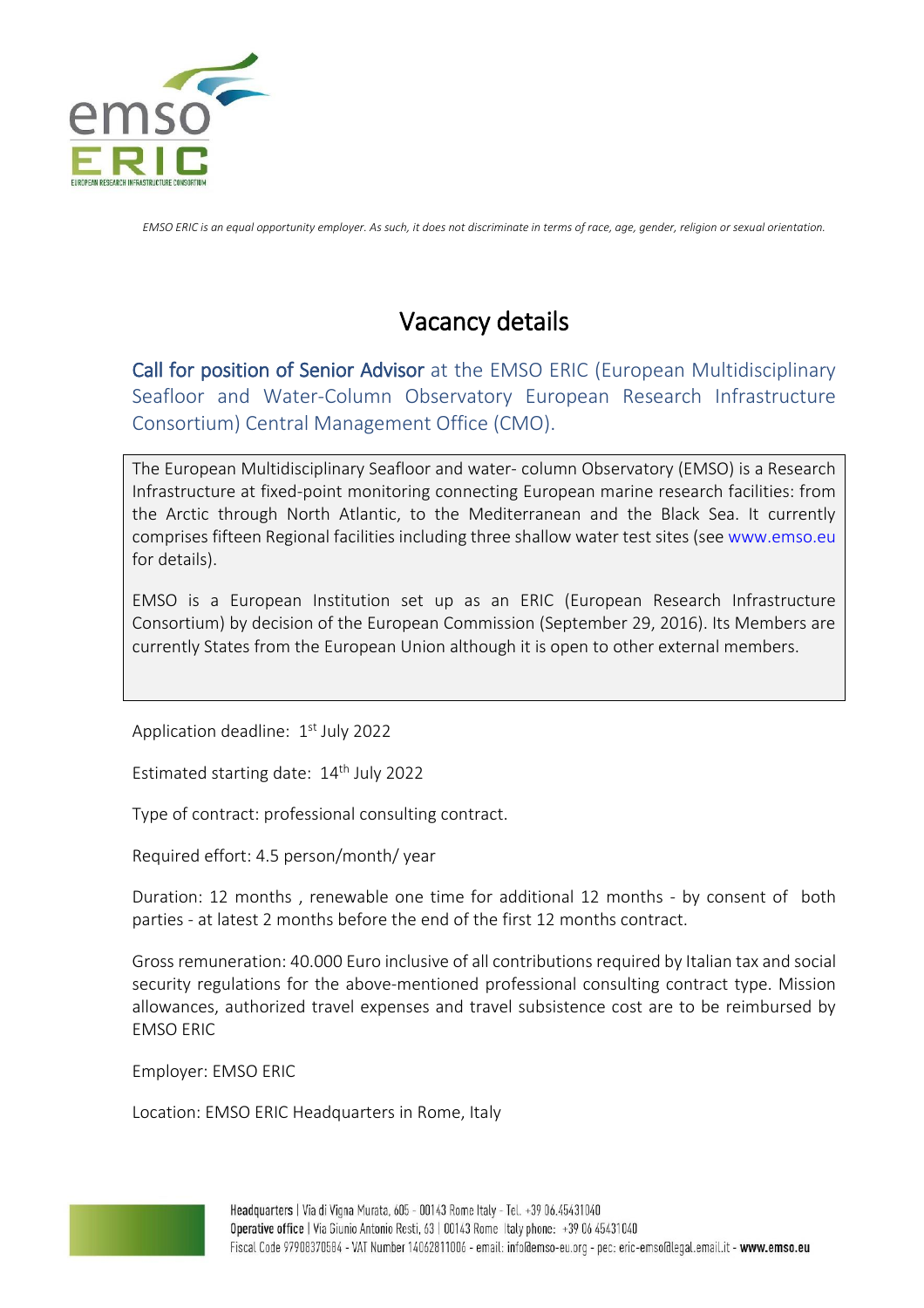

## Job Profile:

EMSO ERIC is seeking candidates for the position of Senior Advisor , whose main responsibility will be to contribute to the deployment of EMSO R&D Projects. R&D projects are normally performed by EMSO ERIC in cooperation with the EMSO ERIC Regional facilities, the European Research Institutions or other similar entities.

In addition, the successful candidate will closely work with the EMSO ERIC Director General and is expected to:

- Support the DG in identifying opportunities to implement EMSO strategy and, in particular within the Horizon Europe Framework Program, the National Recovery and Resilience Plan (Piano Nazionale di Ripresa e Resilienza, NRRP and the Next Generation EU (NGEU) program, and contribute to R&D projects development in the drafting of proposals.
- Advice on technical activities to be carried out following the approval of the Service Level Agreements (SLAs) as well as provide expertise to the EMSO ERIC deliverable services catalogue.
- Promote appropriate EMSO seminars, conferences and other events aiming at creating full awareness of EMSO scientific and technological value.
- Provide strategic and operational advice to the DG within the on-going R&D projects and support the submission of funds applications at national and European level.

## Required qualifications & competencies

- Degree in technological subjects relevant to EMSO ERIC scope of activities.
- Experience in EU Research and Innovation funding programmes, EU Research Infrastructures/ National Agencies.
- Documented experience and networking capabilities in the management of relations with Italian, European and International R&D Agencies.
- Deep knowledge of international marine research institutions, organizations, infrastructures and other relevant bodies.
- Minimum 10-year experience in similar position.
- Excellent knowledge of written and spoken Italian and English; proficiency in other European Languages is also well received.
- Understanding of structure, functioning and regulation of the European Research Infrastructure Consortia (ERICs).
- Ability to coordinate the efforts of teams internationally.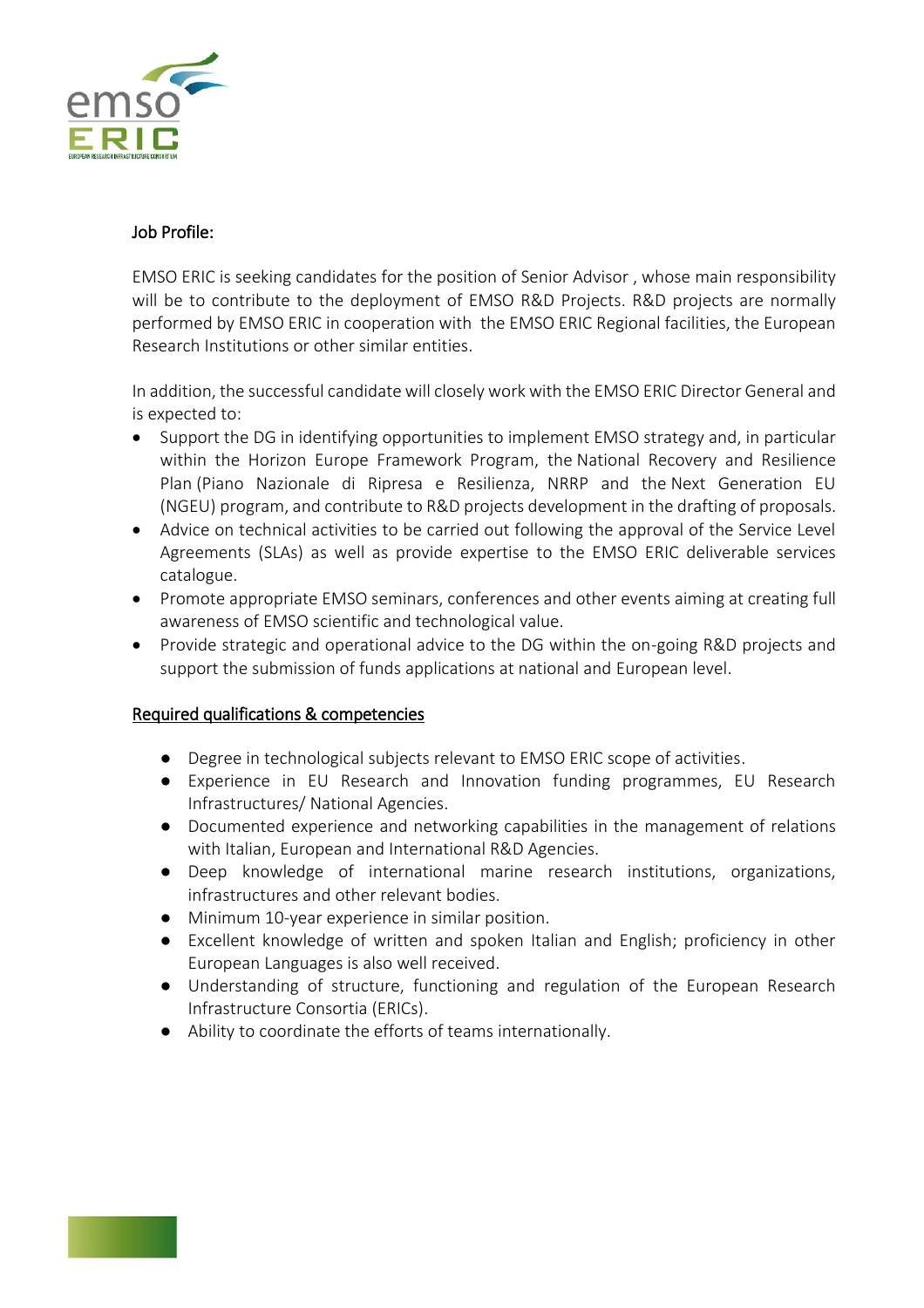

## Desirable Skills and Competencies

- Experience in the deployment and reporting on EU R&I policies.
- Proficiency in Italian and other European languages.

## Personal Attributes desired for the Position

- Strong interpersonal abilities.
- Rigorous approach to work schedules and deadline.

## Working Conditions

- The main place of work will be EMSO ERIC Headquarters in Rome, Italy.
- Due to the pandemic, smart working is expected to continue as common working practice.
- Work can be occasionally requested online during some weekends and holidays.
- Work development might occasionally be requested according to short notice deadlines.

## Selection Procedure

#### Application

Applicants should send

- i. a letter with the motivation to join EMSO ERIC along with his/her CV summarizing relevant experience and expertise.
- ii. names and contact information of at least two references.
- iii. CV along with a cover.

Applicants must declare to have a clean criminal record.

#### Interview

The selected candidates will be notified and invited to participate in an individual interview to be held either in person or online. In the interview, the candidate will be asked to carry out hands-on test to assess his/her technical competence.

Application Deadlines

- i) Applications should be submitted not later than 01-07-2022 (by midnight Rome local time) by email to recruitment@emso-eu.org, addressed to the Director General of the EMSO ERIC, with the following subject heading: "Senior Advisor".
- ii) Any specific enquiries about this job posting should be sent to recruitment@emsoeu.org, specifying the term of the sought position.